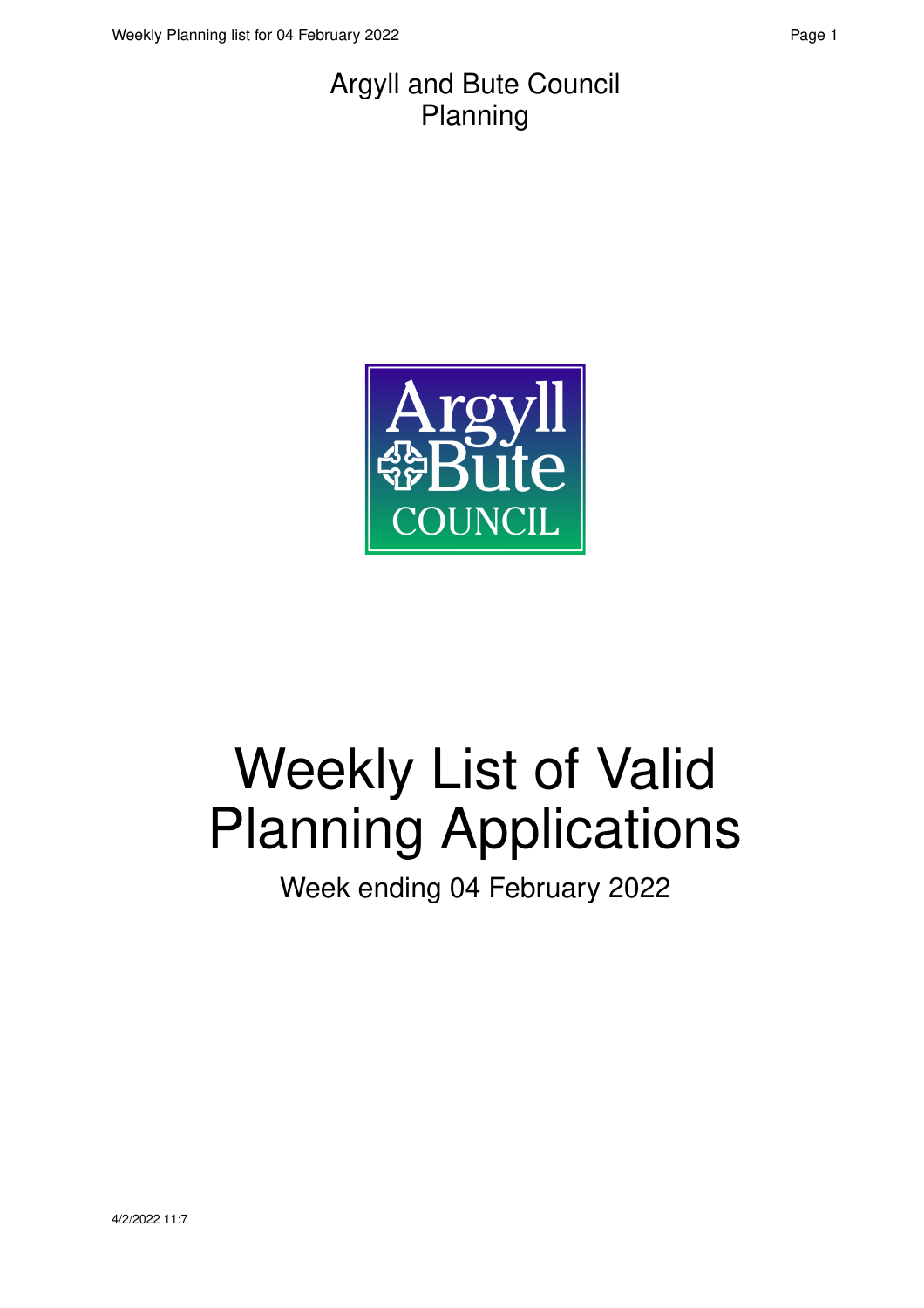### **Bute and Cowal**

| Reference:                                                                  | 21/02574/PP                                                                                                                                                                                               | Officer:<br>Telephone: | Steven Gove<br>01546 605518                                     |  |  |
|-----------------------------------------------------------------------------|-----------------------------------------------------------------------------------------------------------------------------------------------------------------------------------------------------------|------------------------|-----------------------------------------------------------------|--|--|
| <b>Ward Details:</b><br><b>Community Council:</b><br>Proposal:<br>Location: | 06 - Cowal<br>Kilfinan Community Council<br>Formation of new external glazed doors, new window and addi-<br>tion of timber cladding<br>Surgery, Tigh An Allt, Tighnabruaich, Argyll And Bute, PA21<br>2BA |                        |                                                                 |  |  |
| <b>Applicant:</b>                                                           | Mr Keith Turner<br>First Floor, Tigh An Allt, Tighnabruaich, UK, PA21 2BA                                                                                                                                 |                        |                                                                 |  |  |
| Agent:                                                                      | Stephen Boyd<br>2/3, 535 Eglinton Street, Glasgow, UK, G5 9RN                                                                                                                                             |                        |                                                                 |  |  |
| <b>Development Type:</b><br><b>Grid Ref:</b>                                | N10B - Other developments - Local<br>197970 - 672834                                                                                                                                                      |                        |                                                                 |  |  |
| Reference:                                                                  | 21/02575/PP                                                                                                                                                                                               | Officer:<br>Telephone: | Steven Gove<br>01546 605518                                     |  |  |
| <b>Ward Details:</b><br><b>Community Council:</b><br>Proposal:              | 06 - Cowal<br>Kilfinan Community Council<br>Formation of first floor external roof decking with access patio<br>doors                                                                                     |                        |                                                                 |  |  |
| Location:                                                                   | 2BA                                                                                                                                                                                                       |                        | First Floor, Tigh An Allt, Tighnabruaich, Argyll And Bute, PA21 |  |  |
| <b>Applicant:</b><br>Agent:                                                 | Mr Keith Turner<br>First Floor, Tigh An Allt, Tighnabruaich, UK, PA21 2BA                                                                                                                                 |                        |                                                                 |  |  |
| <b>Development Type:</b><br><b>Grid Ref:</b>                                | Stephen Boyd<br>2/3, 535 Eglinton Street, Glasgow, UK, G5 9RN<br>N01 - Householder developments<br>197974 - 672833                                                                                        |                        |                                                                 |  |  |
| Reference:                                                                  | 21/02592/PP                                                                                                                                                                                               | Officer:               | Allocated To Area Office                                        |  |  |
|                                                                             |                                                                                                                                                                                                           | Telephone:             | 01546 605518                                                    |  |  |
| <b>Ward Details:</b><br><b>Community Council:</b><br>Proposal:<br>Location: | 07 - Dunoon<br>Dunoon Community Council<br>Change of use of hotel to form dwellinghouse<br>Abbots Brae Hotel, 55 Bullwood Road, Dunoon, Argyll And                                                        |                        |                                                                 |  |  |
| <b>Applicant:</b>                                                           | Bute, PA23 7QJ<br>Mr Darren Helsby<br>Abbots Brae, 55 Bullwood Road, Dunoon, Scotland, PA23 7QJ                                                                                                           |                        |                                                                 |  |  |
| Agent:                                                                      | N/A                                                                                                                                                                                                       |                        |                                                                 |  |  |
| <b>Development Type:</b><br><b>Grid Ref:</b>                                | N10B - Other developments - Local<br>216616 - 675764                                                                                                                                                      |                        |                                                                 |  |  |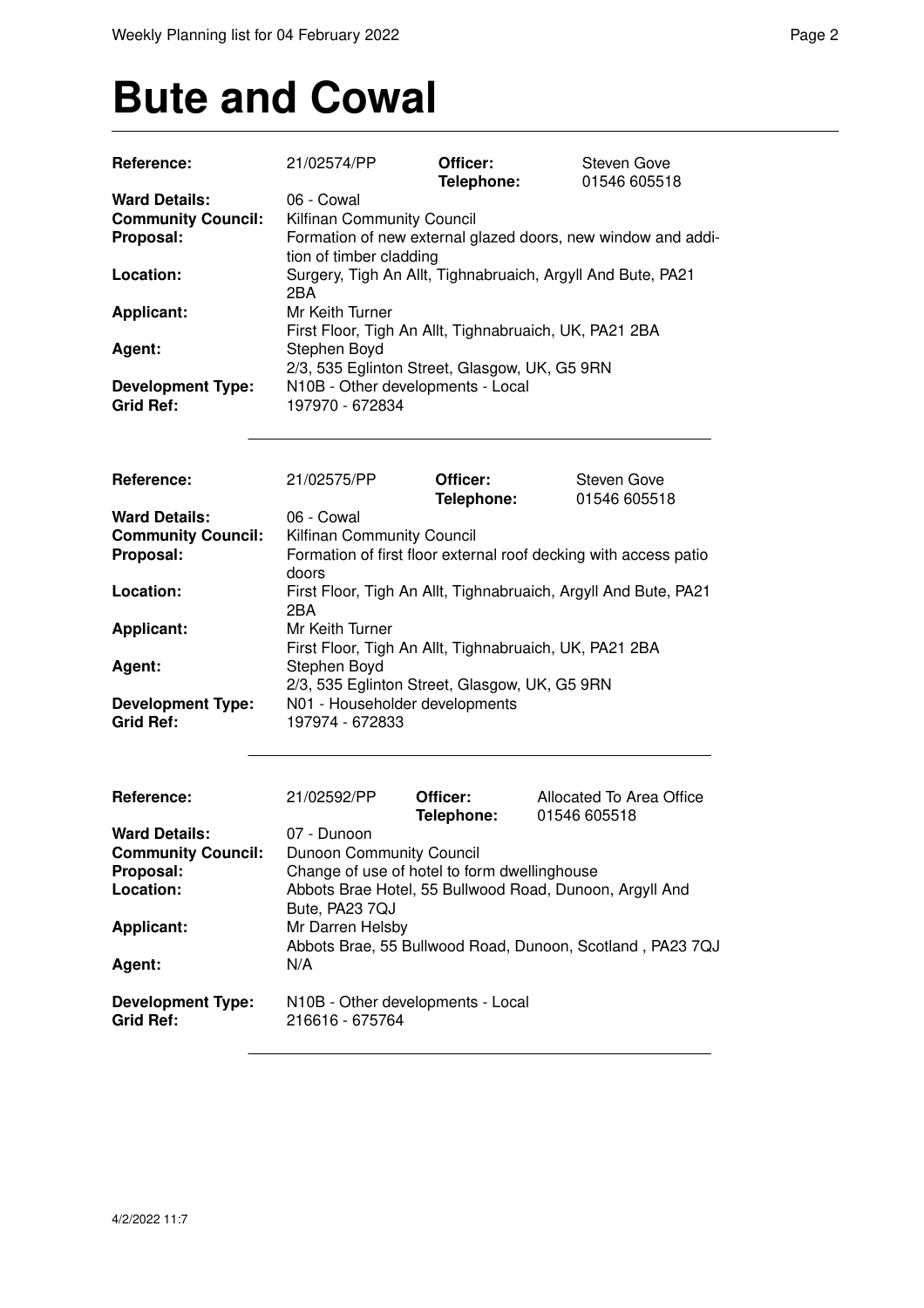Weekly Planning list for 04 February 2022 **Page 3** Page 3

| Reference:                | 21/02608/PP                                                                                                                         | Officer:<br>Telephone: | Steven Gove<br>01546 605518 |  |
|---------------------------|-------------------------------------------------------------------------------------------------------------------------------------|------------------------|-----------------------------|--|
| <b>Ward Details:</b>      | 06 - Cowal                                                                                                                          |                        |                             |  |
| <b>Community Council:</b> | <b>Kilfinan Community Council</b>                                                                                                   |                        |                             |  |
| Proposal:                 | Use of entire ground floor premises as food and drink establish-<br>ment (Class 3) and use of north east part as an ancillary space |                        |                             |  |
|                           | for events (Class 10)                                                                                                               |                        |                             |  |
| Location:                 | Five West, Royal Buildings, Tighnabruaich, Argyll And Bute,                                                                         |                        |                             |  |
|                           | <b>PA21 2DR</b>                                                                                                                     |                        |                             |  |
| <b>Applicant:</b>         | Mr Keith Turner                                                                                                                     |                        |                             |  |
|                           | C/o Agent                                                                                                                           |                        |                             |  |
| Agent:                    | <b>Design Practice Architects</b>                                                                                                   |                        |                             |  |
|                           | Suite 1/2, 15 North Claremont Street, Glasgow, G3 7NR                                                                               |                        |                             |  |
| <b>Development Type:</b>  | N10B - Other developments - Local                                                                                                   |                        |                             |  |
| <b>Grid Ref:</b>          | 197995 - 672881                                                                                                                     |                        |                             |  |

| Reference:                | 21/02617/PP                               | Officer:                                                | <b>Brian Close</b>                                           |  |
|---------------------------|-------------------------------------------|---------------------------------------------------------|--------------------------------------------------------------|--|
|                           |                                           | Telephone:                                              | 01546 605518                                                 |  |
| <b>Ward Details:</b>      | 06 - Cowal                                |                                                         |                                                              |  |
| <b>Community Council:</b> | <b>Strachur Community Council</b>         |                                                         |                                                              |  |
| Proposal:                 |                                           |                                                         | Change of use of former store to form 1 holiday letting unit |  |
| Location:                 |                                           |                                                         | Glensluain Farm, Strachur, Cairndow, Argyll And Bute, PA27   |  |
|                           | 8DH                                       |                                                         |                                                              |  |
| <b>Applicant:</b>         | Mr Donald Weir                            |                                                         |                                                              |  |
|                           |                                           |                                                         | Glensluain Farm, Glensluain, Strachur, Argyll And Bute, PA27 |  |
|                           | 8DH                                       |                                                         |                                                              |  |
| Agent:                    | John McIntyre - Architect                 |                                                         |                                                              |  |
|                           |                                           |                                                         | Monevechadan, Hells Glen, By Lochgoilhead, Argyll And        |  |
|                           | Bute, PA24 8AN                            |                                                         |                                                              |  |
| <b>Development Type:</b>  | N10B - Other developments - Local         |                                                         |                                                              |  |
| <b>Grid Ref:</b>          | 209580 - 699565                           |                                                         |                                                              |  |
|                           |                                           |                                                         |                                                              |  |
| Reference:                | 22/00026/PPP                              | Officer:                                                | <b>Brian Close</b>                                           |  |
|                           |                                           | Telephone:                                              | 01546 605518                                                 |  |
| <b>Ward Details:</b>      | 06 - Cowal                                |                                                         |                                                              |  |
| <b>Community Council:</b> | <b>Dunoon Community Council</b>           |                                                         |                                                              |  |
| Proposal:                 |                                           | Renewal of planning permission in principle reference   |                                                              |  |
|                           |                                           | 19/00065/PPP - Site for the erection of a dwellinghouse |                                                              |  |
| Location:                 |                                           |                                                         | Garden Ground Of Omard (Plot 2), Alexandra Parade, Dunoon,   |  |
|                           | Argyll And Bute                           |                                                         |                                                              |  |
| <b>Applicant:</b>         | Mr John Allison                           |                                                         |                                                              |  |
|                           |                                           |                                                         | Omard, 207 Alexandra Parade, Kirn, Dunoon, Argyll And Bute,  |  |
|                           | <b>PA23 8HD</b>                           |                                                         |                                                              |  |
| Agent:                    | Douglas Galloway                          |                                                         |                                                              |  |
|                           |                                           | 12 Dixon Avenue, Kirn, Dunoon, Scotland, PA23 8NA       |                                                              |  |
| <b>Development Type:</b>  |                                           |                                                         |                                                              |  |
| <b>Grid Ref:</b>          | N03B - Housing - Local<br>218205 - 677886 |                                                         |                                                              |  |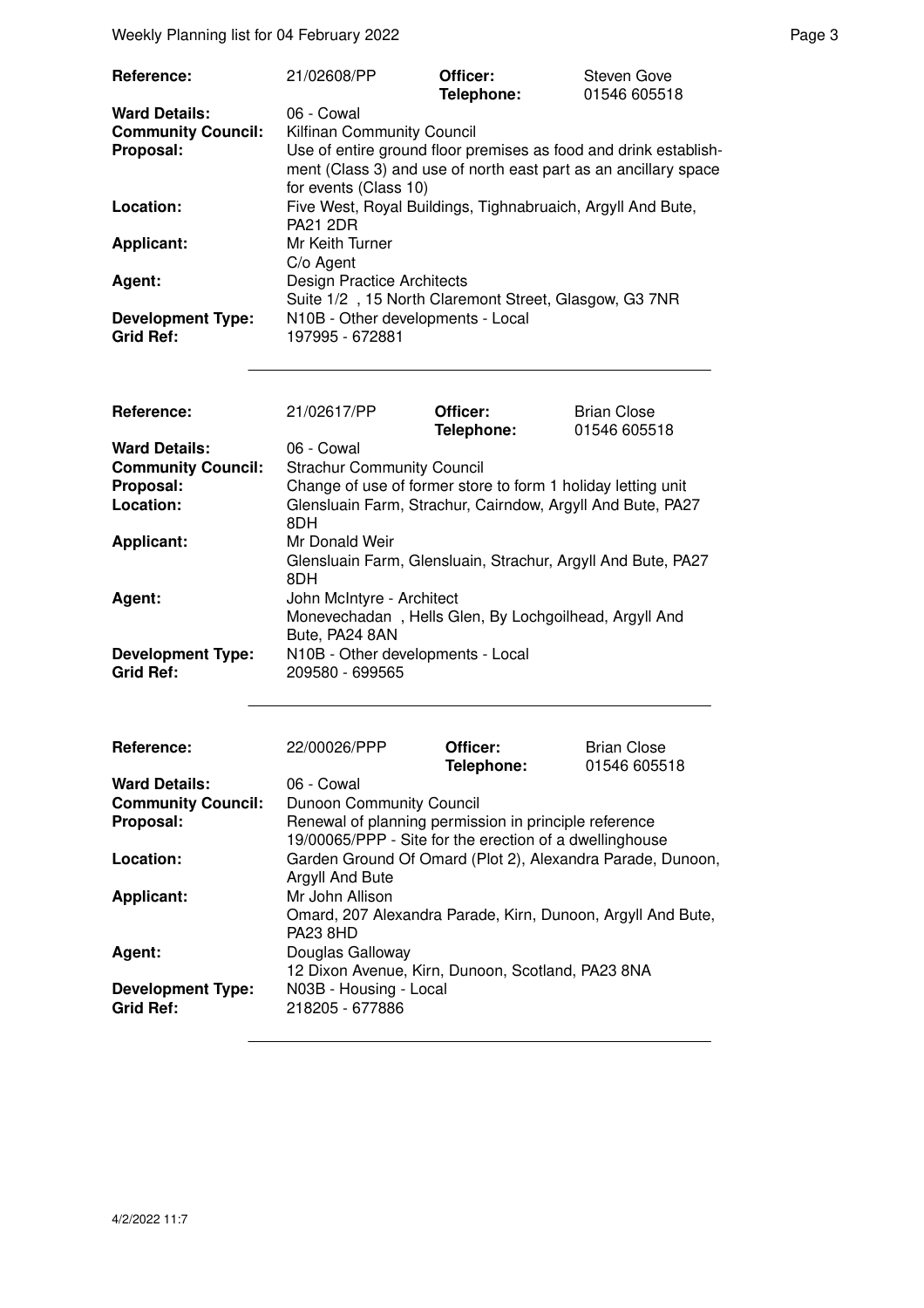Weekly Planning list for 04 February 2022 **Page 4** Page 4

| Reference:                                                     | 22/00188/NMA                                                                                                                                                                                                                                                                                                                                      | Officer:<br>Telephone: | Steven Gove<br>01546 605518        |
|----------------------------------------------------------------|---------------------------------------------------------------------------------------------------------------------------------------------------------------------------------------------------------------------------------------------------------------------------------------------------------------------------------------------------|------------------------|------------------------------------|
| <b>Ward Details:</b><br><b>Community Council:</b><br>Proposal: | 08 - Isle Of Bute<br><b>Bute Community Council</b><br>Non Material Amendment to Planning Permission 21/00933/PP<br>-(Use of existing access, erection of gate, fencing and garage,<br>formation of surfaced ramp and creation of vehicle parking<br>area) - reduction in size of garage from double to single and<br>alteration of ramp alignment |                        |                                    |
| Location:                                                      | Land Between Ian Villa And Rosehill Academy Apartments,<br>Academy Road, Rothesay, Isle Of Bute, Argyll And Bute                                                                                                                                                                                                                                  |                        |                                    |
| <b>Applicant:</b>                                              | Mr Alexander (Alisdair) Johnston<br>Upper Flat Ian Villa, 2 Academy Road, Rothesay, PA20 0BG                                                                                                                                                                                                                                                      |                        |                                    |
| Agent:                                                         | N/A                                                                                                                                                                                                                                                                                                                                               |                        |                                    |
| <b>Development Type:</b><br><b>Grid Ref:</b>                   | NMA 4W - NMA - Householder (4 wk target)<br>208387 - 664917                                                                                                                                                                                                                                                                                       |                        |                                    |
| Reference:                                                     | 22/00227/NMA                                                                                                                                                                                                                                                                                                                                      | Officer:<br>Telephone: | <b>Brian Close</b><br>01546 605518 |
| <b>Ward Details:</b><br><b>Community Council:</b>              | 07 - Dunoon<br>Dunoon Community Council                                                                                                                                                                                                                                                                                                           |                        |                                    |

**Proposal: Non Material Amendment to Planning Permission 20/02331/PP** 

room to south west corner of plot

**Location:** 37 Kilbride Road, Dunoon, Argyll And Bute, PA23 7LL<br>**Applicant:** Mr Steven Shaw

**Mr Steven Shaw** 

**Development Type:** NMA\_4W - NMA - Householder (4 wk target)<br>Grid Ref: 216540 - 676220 **Grid Ref:** 216540 - 676220

**Ag ent:** Architeco Ltd

-(Erection of detached garden room) - relocation of garden

37 Kilbride Road, Dunoon, Argyll And Bute, PA23 7LL

43 Argyll Street, Dunoon, Argyll, PA23 7HG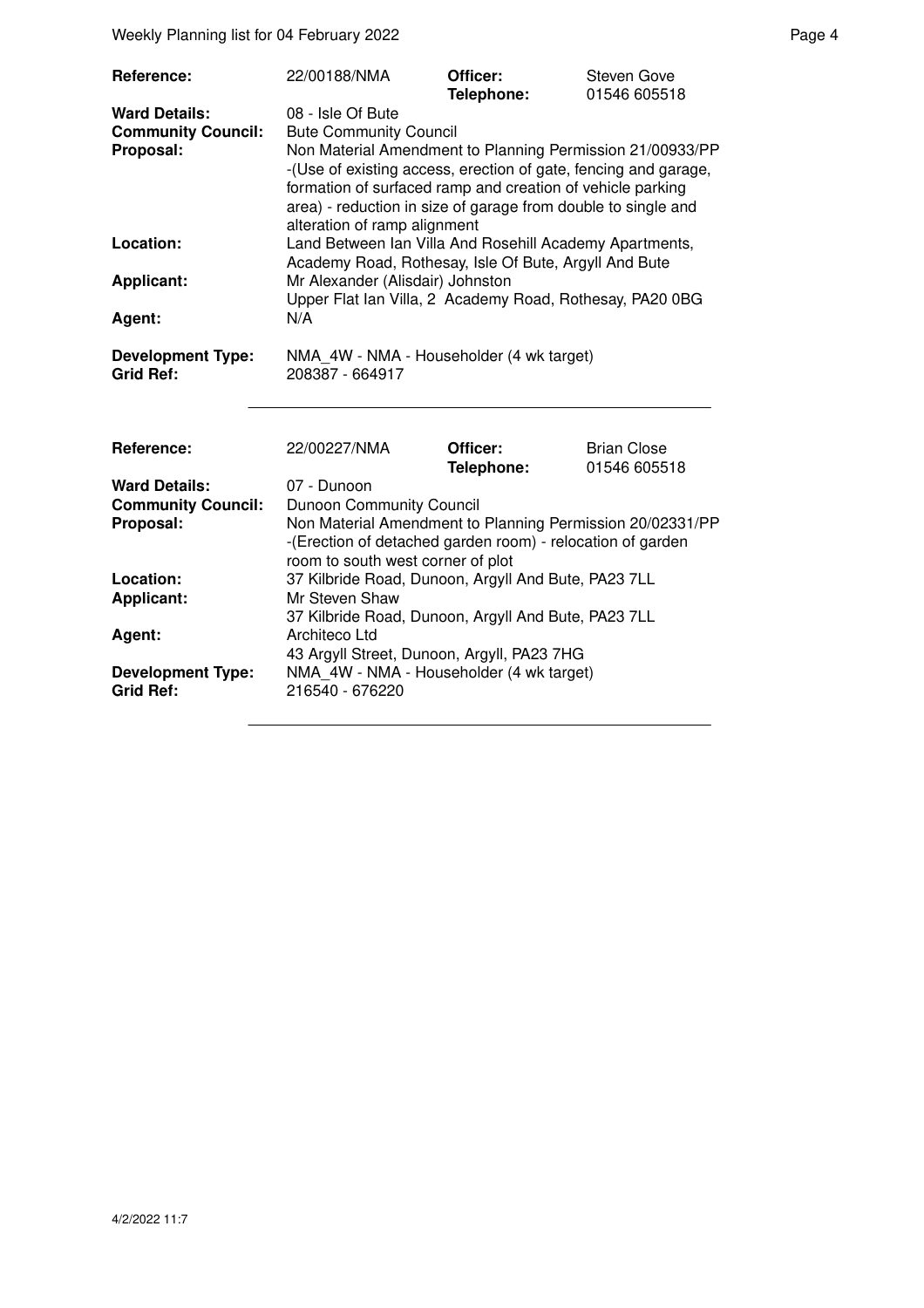#### **Helensburgh and Lomond**

| Reference:                                                                  | 22/00116/PP                                                                                                                                                                                                                                                                                                       | Officer:<br>Telephone:        | Allocated To Area Office<br>01546 605518                   |  |
|-----------------------------------------------------------------------------|-------------------------------------------------------------------------------------------------------------------------------------------------------------------------------------------------------------------------------------------------------------------------------------------------------------------|-------------------------------|------------------------------------------------------------|--|
| <b>Ward Details:</b><br><b>Community Council:</b><br>Proposal:<br>Location: | 11 - Helensburgh And Lomond South<br>Helensburgh Community Council<br>Extension of roof and gable wall to form gable roof, with new<br>dormer window as part of attic conversion. Alterations to rear<br>elevation and installation of raised decking.<br>6 Marmion Avenue, Helensburgh, Argyll And Bute, G84 7JL |                               |                                                            |  |
| <b>Applicant:</b><br>Agent:                                                 | Mr And Mrs J And A McHenry<br>Orbis Design                                                                                                                                                                                                                                                                        |                               | 6 Marmion Avenue, Helensburgh, Scotland, G84 7JL           |  |
|                                                                             | 8RX                                                                                                                                                                                                                                                                                                               |                               | Rosevale, Cumberland Road, Rhu, United Kingdom, G84        |  |
| <b>Development Type:</b><br><b>Grid Ref:</b>                                | N01 - Householder developments<br>231015 - 681503                                                                                                                                                                                                                                                                 |                               |                                                            |  |
| Reference:                                                                  | 22/00118/PP                                                                                                                                                                                                                                                                                                       | Officer:<br>Telephone:        | Allocated To Area Office<br>01546 605518                   |  |
| <b>Ward Details:</b><br><b>Community Council:</b><br>Proposal:              | 09 - Lomond North<br>Rhu And Shandon Community Council<br>Removal of existing polycarbonate conservatory roof and<br>replace with insulated slate roof with 3 skylights                                                                                                                                           |                               |                                                            |  |
| Location:                                                                   | 8LJ                                                                                                                                                                                                                                                                                                               |                               | Dalarne, Pier Road, Rhu, Helensburgh, Argyll And Bute, G84 |  |
| Applicant:                                                                  | Mr Roderick McEwan<br>Dalarne, Pier Road, Rhu, Scotland, G84 8LJ                                                                                                                                                                                                                                                  |                               |                                                            |  |
| Agent:                                                                      | <b>Studio Ted Architecture</b><br>United Kingdom, G82 4AH                                                                                                                                                                                                                                                         |                               | Keil School Lodge , Helenslee Road, Dumbarton, Glasgow,    |  |
| <b>Development Type:</b><br><b>Grid Ref:</b>                                | N01 - Householder developments<br>227085 - 684035                                                                                                                                                                                                                                                                 |                               |                                                            |  |
| Reference:                                                                  | 22/00122/LIB                                                                                                                                                                                                                                                                                                      | Officer:<br><b>Telephone:</b> | Allocated To Area Office<br>01546 605518                   |  |
| <b>Ward Details:</b><br><b>Community Council:</b><br>Proposal:              | 09 - Lomond North<br>Rhu And Shandon Community Council<br>Removal of existing polycarbonate conservatory roof and<br>replace with insulated slate roof with 3 skylights                                                                                                                                           |                               |                                                            |  |
| Location:                                                                   | 8LJ                                                                                                                                                                                                                                                                                                               |                               | Dalarne, Pier Road, Rhu, Helensburgh, Argyll And Bute, G84 |  |
| <b>Applicant:</b>                                                           | Mr Roderick McEwan<br>Dalarne, Pier Road, Rhu, Scotland, G84 8LJ                                                                                                                                                                                                                                                  |                               |                                                            |  |
| Agent:                                                                      | <b>StudioTed Architecture</b><br>United Kingdom, G82 4AH                                                                                                                                                                                                                                                          |                               | Keil School Lodge, Helenslee Road, Dumbarton, Glasgow,     |  |
| <b>Development Type:</b><br><b>Grid Ref:</b>                                | N14 - Listed bldg + con area consents<br>227085 - 684035                                                                                                                                                                                                                                                          |                               |                                                            |  |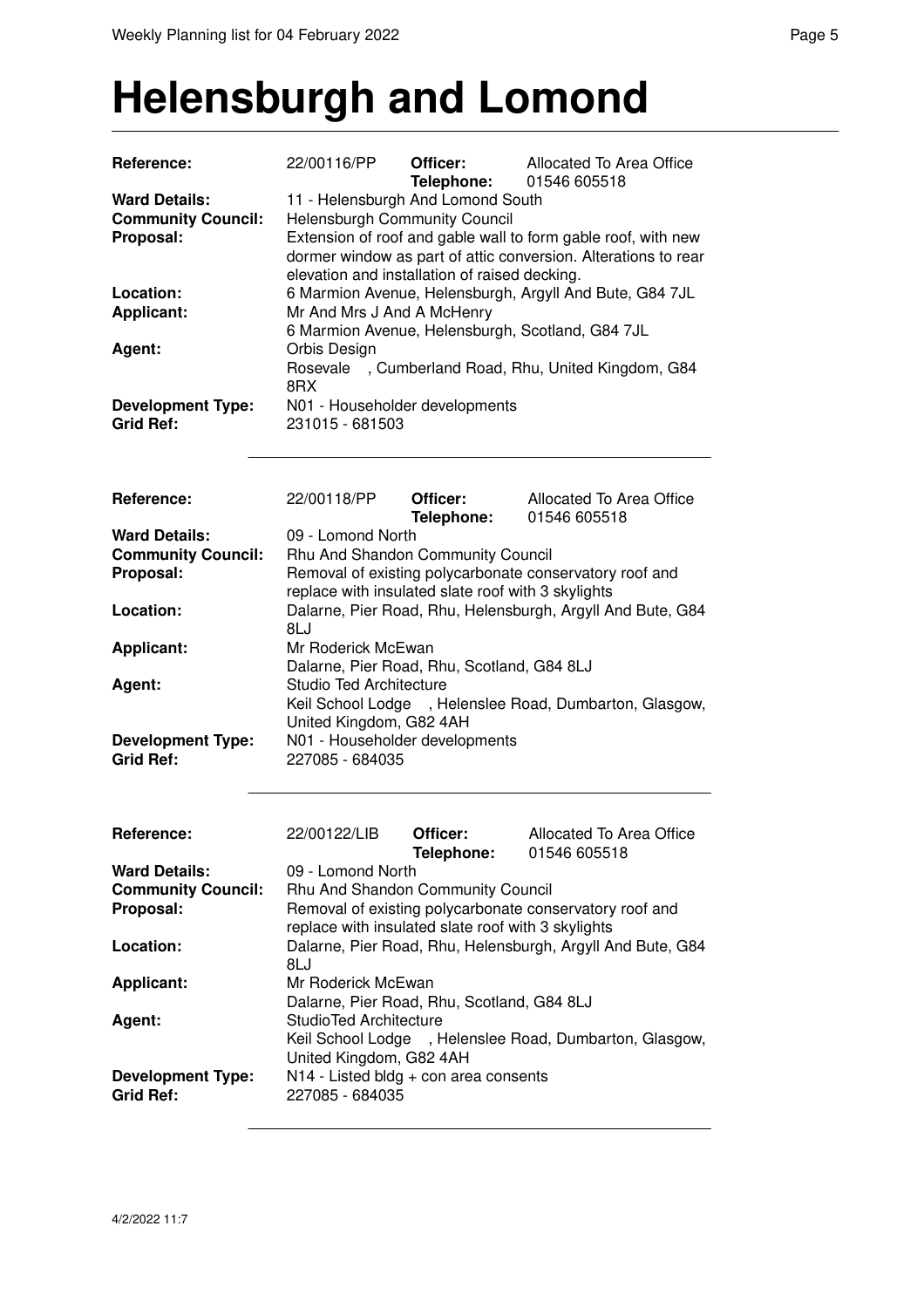Weekly Planning list for 04 February 2022 **Page 6** and the entry of the Page 6

| Reference:                                   | 22/00167/TPO                                                                                            | Officer:<br>Telephone: | Allocated To Area Office<br>01546 605518                       |
|----------------------------------------------|---------------------------------------------------------------------------------------------------------|------------------------|----------------------------------------------------------------|
| <b>Ward Details:</b>                         | 09 - Lomond North                                                                                       |                        |                                                                |
| <b>Community Council:</b>                    | <b>Rosneath And Clynder Community Council</b>                                                           |                        |                                                                |
| Proposal:                                    | mixed hedge and replacement trees                                                                       |                        | Proposed felling of 4 Norway Spruce trees and re-planting of a |
| Location:                                    | Heather Cottage, The Clachan, Rosneath, Helensburgh, Argyll<br>And Bute, G84 0RF                        |                        |                                                                |
| <b>Applicant:</b>                            | Miss Raine Davidson<br>Heather Cottage, The Clachan, Rosneath, Helensburgh, Argyll<br>And Bute, G84 0RF |                        |                                                                |
| Agent:                                       | N/A                                                                                                     |                        |                                                                |
| <b>Development Type:</b><br><b>Grid Ref:</b> | NO - not required for statutory returns<br>225385 - 683159                                              |                        |                                                                |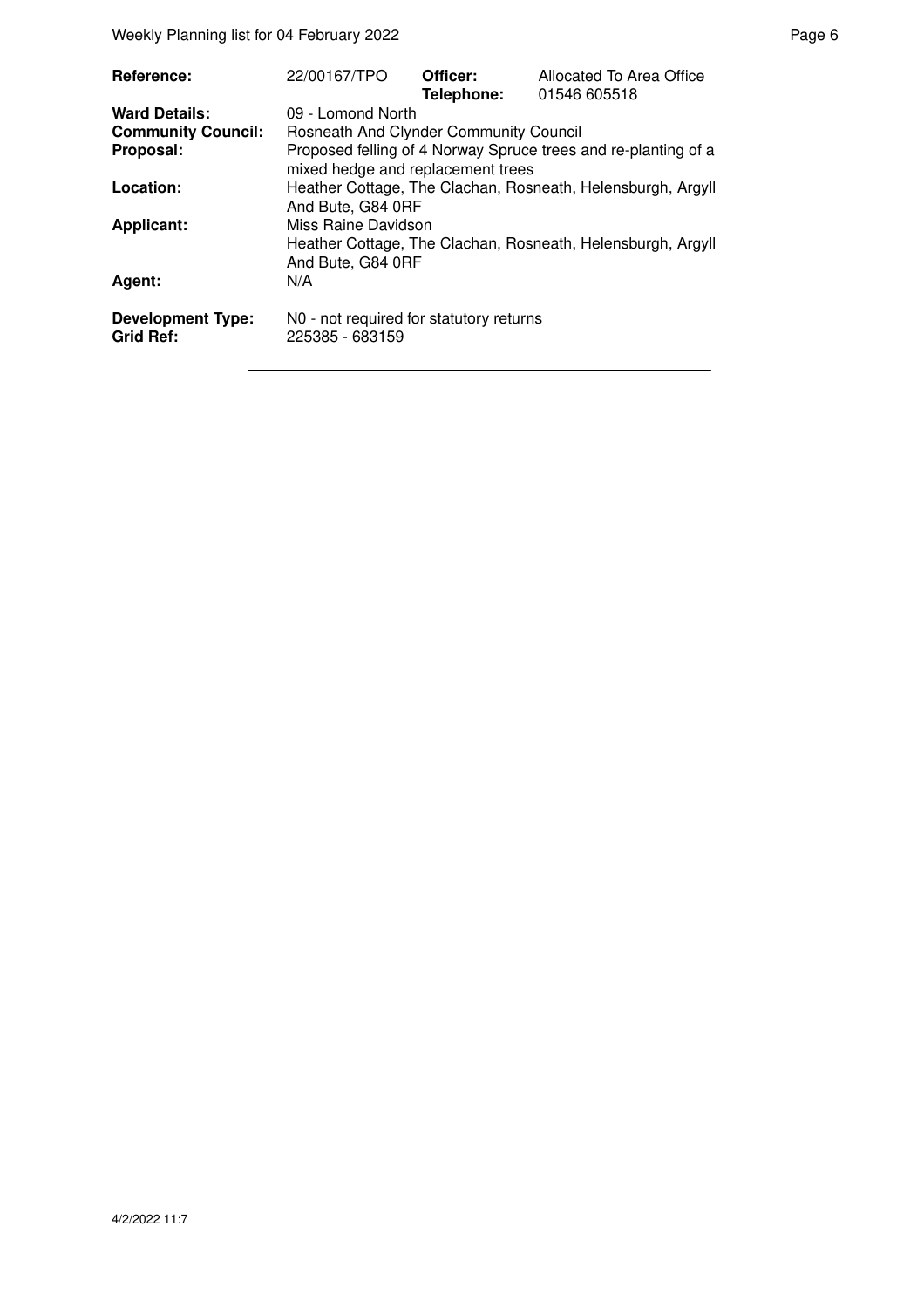### **Oban, Lorn and the Isles**

| Reference:                                                                  | 21/02426/PP                                                                                                                                                                                                                                                              | Officer:<br>Telephone: | Judith Stephen<br>01546 605518                                                                                                                                                                        |  |
|-----------------------------------------------------------------------------|--------------------------------------------------------------------------------------------------------------------------------------------------------------------------------------------------------------------------------------------------------------------------|------------------------|-------------------------------------------------------------------------------------------------------------------------------------------------------------------------------------------------------|--|
| <b>Ward Details:</b><br><b>Community Council:</b>                           | 04 - Oban South And The Isles<br><b>Coll Community Council</b>                                                                                                                                                                                                           |                        |                                                                                                                                                                                                       |  |
| Proposal:                                                                   |                                                                                                                                                                                                                                                                          |                        | Use of land for the formation of 9 metre x 20 metre hard stand-<br>ing area and upgrading works to the existing track to facilitate a<br>general storage area for the Mull-Coll Submarine cable works |  |
| Location:                                                                   | <b>Bute</b>                                                                                                                                                                                                                                                              |                        | Land Approx 100M South Of Sorisdale, Isle Of Coll, Argyll And                                                                                                                                         |  |
| <b>Applicant:</b>                                                           | <b>Scottish And Southern Electricity Networks</b><br>Crannog Lane, Oban, Argyll And Bute, PA34 4HB<br>N/A                                                                                                                                                                |                        |                                                                                                                                                                                                       |  |
| Agent:                                                                      |                                                                                                                                                                                                                                                                          |                        |                                                                                                                                                                                                       |  |
| <b>Development Type:</b><br><b>Grid Ref:</b>                                | N10B - Other developments - Local<br>127022 - 763183                                                                                                                                                                                                                     |                        |                                                                                                                                                                                                       |  |
| Reference:                                                                  | 21/02612/CLAWU                                                                                                                                                                                                                                                           | Officer:<br>Telephone: | Lesley Cuthbertson<br>01546 605518                                                                                                                                                                    |  |
| <b>Ward Details:</b><br><b>Community Council:</b>                           | 05 - Oban North And Lorn                                                                                                                                                                                                                                                 |                        |                                                                                                                                                                                                       |  |
| Proposal:                                                                   | Kilninver And Kilmelford Comm Council<br>Certificate of lawfulness (Existing) for continued use of a fresh<br>water salmonid production unit equipped with 2no 50m circular<br>and 1no 10.5m x 10.5m square cages, 2no pontoons moored<br>in a grid with access to shore |                        |                                                                                                                                                                                                       |  |
| Location:                                                                   | Loch Tralaig, To The West Of Flyaway Lodge Feochan Eleraig,<br>Kilninver, Oban, Argyll And Bute                                                                                                                                                                          |                        |                                                                                                                                                                                                       |  |
| <b>Applicant:</b>                                                           | Kames Fish Farming Limited<br>Kilmelford, Oban, Argyll And Bute, PA34 4XA                                                                                                                                                                                                |                        |                                                                                                                                                                                                       |  |
| Agent:                                                                      | N/A                                                                                                                                                                                                                                                                      |                        |                                                                                                                                                                                                       |  |
| <b>Development Type:</b><br><b>Grid Ref:</b>                                | N17 - Other consents and certificates 2mths<br>187359 - 716838                                                                                                                                                                                                           |                        |                                                                                                                                                                                                       |  |
| <b>Reference:</b>                                                           | 21/02620/LIB                                                                                                                                                                                                                                                             | Officer:<br>Telephone: | Judith Stephen<br>01546 605518                                                                                                                                                                        |  |
| <b>Ward Details:</b><br><b>Community Council:</b><br>Proposal:<br>Location: | 04 - Oban South And The Isles<br><b>Mull Community Council</b><br>Installation of drainage channel with outfall through the seawall<br>Fishermans Pier, Main Street, Tobermory, Isle Of Mull, Argyll                                                                     |                        |                                                                                                                                                                                                       |  |
| <b>Applicant:</b>                                                           | <b>And Bute</b><br>Argyll And Bute Council                                                                                                                                                                                                                               |                        |                                                                                                                                                                                                       |  |
| Agent:                                                                      | Manse Brae, Lochgilphead, United Kingdom, PA31 8RD<br>N/A                                                                                                                                                                                                                |                        |                                                                                                                                                                                                       |  |
| <b>Development Type:</b><br><b>Grid Ref:</b>                                | $N14$ - Listed bldg + con area consents<br>150576 - 755253                                                                                                                                                                                                               |                        |                                                                                                                                                                                                       |  |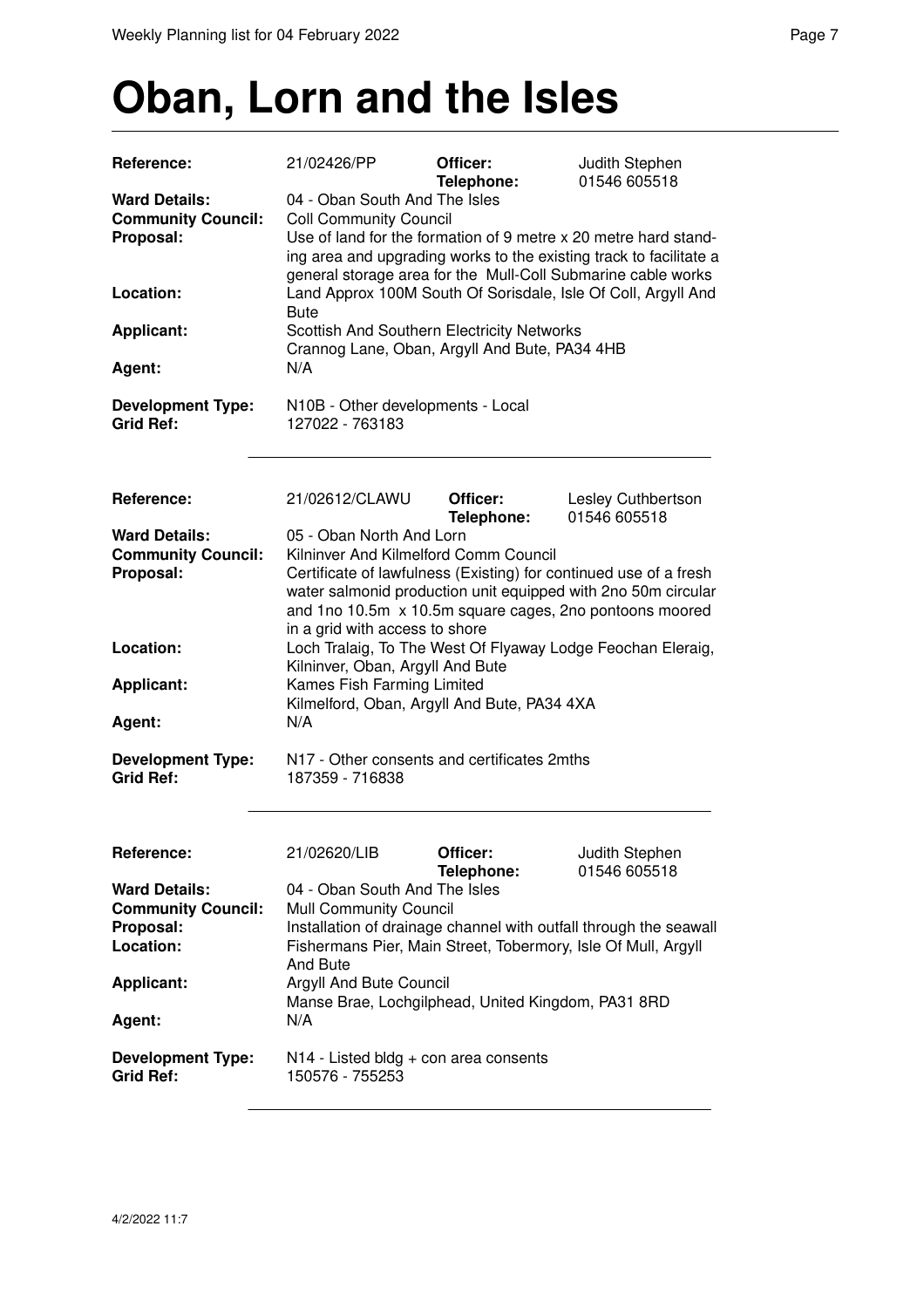| Reference:                                   | 21/02653/PP                                                                                | Officer:<br>Telephone: | Lesley Cuthbertson<br>01546 605518                             |
|----------------------------------------------|--------------------------------------------------------------------------------------------|------------------------|----------------------------------------------------------------|
| <b>Ward Details:</b>                         | 04 - Oban South And The Isles                                                              |                        |                                                                |
| <b>Community Council:</b>                    | <b>Mull Community Council</b>                                                              |                        |                                                                |
| Proposal:                                    | frame building to accommodate storage and depot                                            |                        | Demolition of warehouse and store and erection of steel portal |
| Location:                                    | Site 1, Baliscate Industrial Estate, Tobermory, Isle Of Mull,<br>Argyll And Bute, PA75 6AE |                        |                                                                |
| <b>Applicant:</b>                            | <b>Highland Services</b><br>6AE                                                            |                        | 1 Salen Road, Tobermory, Isle Of Mull, Argyll And Bute, PA75   |
| Agent:                                       | <b>AGL Architect Ltd</b>                                                                   |                        | 32 Carseview, Bannockburn, Stirling, Stirlingshire, FK7 8LQ    |
| <b>Development Type:</b><br><b>Grid Ref:</b> | N10B - Other developments - Local<br>150351 - 754546                                       |                        |                                                                |

| <b>Reference:</b>         | 21/02726/PP                                                     | Officer:   | Fiona Scott  |
|---------------------------|-----------------------------------------------------------------|------------|--------------|
|                           |                                                                 | Telephone: | 01546 605518 |
| <b>Ward Details:</b>      | 05 - Oban North And Lorn                                        |            |              |
| <b>Community Council:</b> | Luing Community Council                                         |            |              |
| Proposal:                 | Redevelopment of existing steading to form to dwellinghouse,    |            |              |
|                           | installation of septic tank and air source heat pump            |            |              |
| Location:                 | Park Steading, Cullipool, Oban, Isle Of Luing, Argyll And Bute, |            |              |
|                           | <b>PA34 4TX</b>                                                 |            |              |
| <b>Applicant:</b>         | Cadzow Brothers                                                 |            |              |
|                           | Ardlarach House, Isle Of Luing, Argyll And Bute, PA34 4TZ       |            |              |
| Agent:                    | Beaton + McMurchy Architects Ltd.                               |            |              |
|                           | The Studio, Tigh Na Glaic, Taynuilt, Argyll And Bute, PA35 1JW  |            |              |
| <b>Development Type:</b>  | N03B - Housing - Local                                          |            |              |
| <b>Grid Ref:</b>          | 170042 - 711251                                                 |            |              |

| <b>Reference:</b>                            | 22/00003/PP                                             | Officer:<br>Telephone: | Allocated To Area Office<br>01546 605518                         |
|----------------------------------------------|---------------------------------------------------------|------------------------|------------------------------------------------------------------|
| <b>Ward Details:</b>                         | 04 - Oban South And The Isles                           |                        |                                                                  |
| <b>Community Council:</b>                    | <b>Mull Community Council</b>                           |                        |                                                                  |
| Proposal:                                    | Erection of dwellinghouse with associated services      |                        |                                                                  |
| Location:                                    | Mull, Argyll And Bute                                   |                        | Land North West Of 13 Breadalbane Street, Tobermory, Isle Of     |
| <b>Applicant:</b>                            | Mr Alexander Lees & Ms Margaret McKeown<br>dom, FK7 8LQ |                        | 32 Carseview, Bannockburn, Stirling, Stirlingshire, United King- |
| Agent:                                       | <b>AGL Architect Ltd</b>                                |                        | 32 Carseview, Bannockburn, Stirling, Stirlingshire, FK78LQ       |
| <b>Development Type:</b><br><b>Grid Ref:</b> | N03B - Housing - Local<br>150326 - 755282               |                        |                                                                  |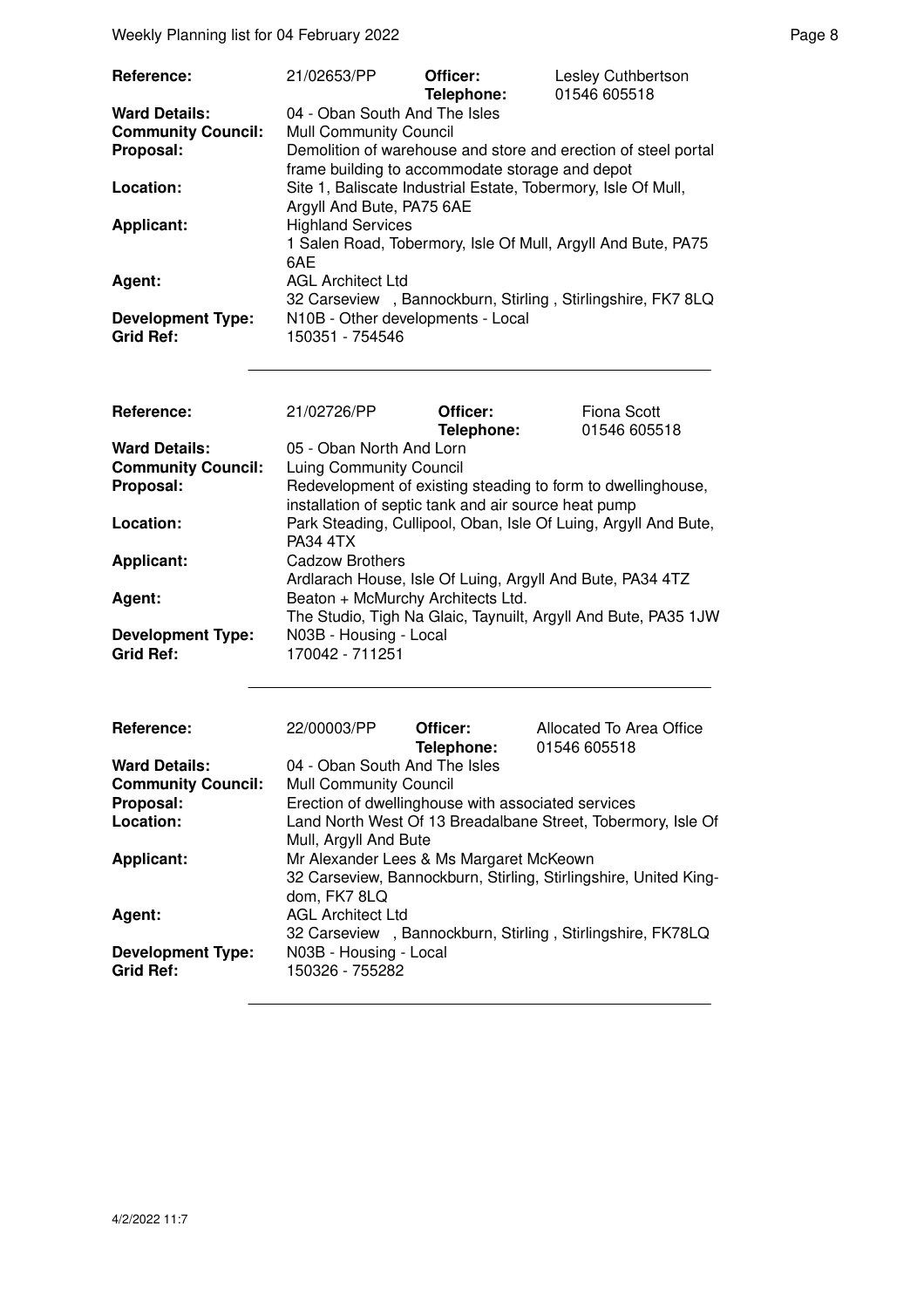Weekly Planning list for 04 February 2022 **Page 9** Page 9

| Reference:                | 22/00090/PP                                                  | Officer:   | Judith Stephen<br>01546 605518                                    |
|---------------------------|--------------------------------------------------------------|------------|-------------------------------------------------------------------|
|                           |                                                              | Telephone: |                                                                   |
| <b>Ward Details:</b>      | 04 - Oban South And The Isles                                |            |                                                                   |
| <b>Community Council:</b> | <b>Tiree Community Council</b>                               |            |                                                                   |
| Proposal:                 | Erection of extension to dwellinghouse                       |            |                                                                   |
| Location:                 | Taigh A'Bhric, Balephetrish, Isle Of Tiree, Argyll And Bute, |            |                                                                   |
|                           | PA77 6UY                                                     |            |                                                                   |
| <b>Applicant:</b>         | Neil And Alison MacPhail                                     |            |                                                                   |
|                           |                                                              |            | Taigh A'Bhric, Balephetrish, Isle Of Tiree, Isle Of Tiree, Argyll |
|                           | And Bute, PA77 6UY                                           |            |                                                                   |
| Agent:                    | William White                                                |            |                                                                   |
|                           | 3 Lochlea Road, Newlands, Glasgow, G43 2XX                   |            |                                                                   |
| <b>Development Type:</b>  | N01 - Householder developments                               |            |                                                                   |
| <b>Grid Ref:</b>          | 101184 - 746973                                              |            |                                                                   |

| Reference:                | 22/00097/LIB                                                | Officer:<br>Telephone: | Allocated To Area Office<br>01546 605518                |
|---------------------------|-------------------------------------------------------------|------------------------|---------------------------------------------------------|
| <b>Ward Details:</b>      | 05 - Oban North And Lorn                                    |                        |                                                         |
| <b>Community Council:</b> | Luing Community Council                                     |                        |                                                         |
| Proposal:                 | Erection of replacement single storey rear extension        |                        |                                                         |
| Location:                 | 9 Cullipool, Oban, Isle Of Luing, Argyll And Bute, PA34 4UB |                        |                                                         |
| <b>Applicant:</b>         | Mrs A Walton                                                |                        |                                                         |
|                           |                                                             |                        | Woodside Farmhouse, Newton, Sleaford, England, NG34 0EE |
| Agent:                    | Shauna Cameron Architect Ltd                                |                        |                                                         |
|                           |                                                             |                        | Selma Beag, Benderloch, Oban, United Kingdom, PA37 1QP  |
| <b>Development Type:</b>  | $N14$ - Listed bldg + con area consents                     |                        |                                                         |
| <b>Grid Ref:</b>          | 173873 - 713067                                             |                        |                                                         |
|                           |                                                             |                        |                                                         |
|                           |                                                             |                        |                                                         |

| <b>Reference:</b>                            | 22/00160/PNWAY                                           | Officer:   | Judith Stephen |
|----------------------------------------------|----------------------------------------------------------|------------|----------------|
|                                              |                                                          | Telephone: | 01546 605518   |
| <b>Ward Details:</b>                         | 04 - Oban South And The Isles                            |            |                |
| <b>Community Council:</b>                    | <b>Mull Community Council</b>                            |            |                |
| Proposal:                                    | Formation of forest track (450 metres in length)         |            |                |
| Location:                                    | Garmony Forest, Craignure, Isle Of Mull, Argyll And Bute |            |                |
| <b>Applicant:</b>                            | Mr Gordon Stewart                                        |            |                |
|                                              | Forestry and Land Scotland Offices, Millpark Road, Oban, |            |                |
|                                              | Argyll, PA34 4NH                                         |            |                |
| Agent:                                       | N/A                                                      |            |                |
| <b>Development Type:</b><br><b>Grid Ref:</b> | G C22W - Forestry Private Way<br>165777 - 740906         |            |                |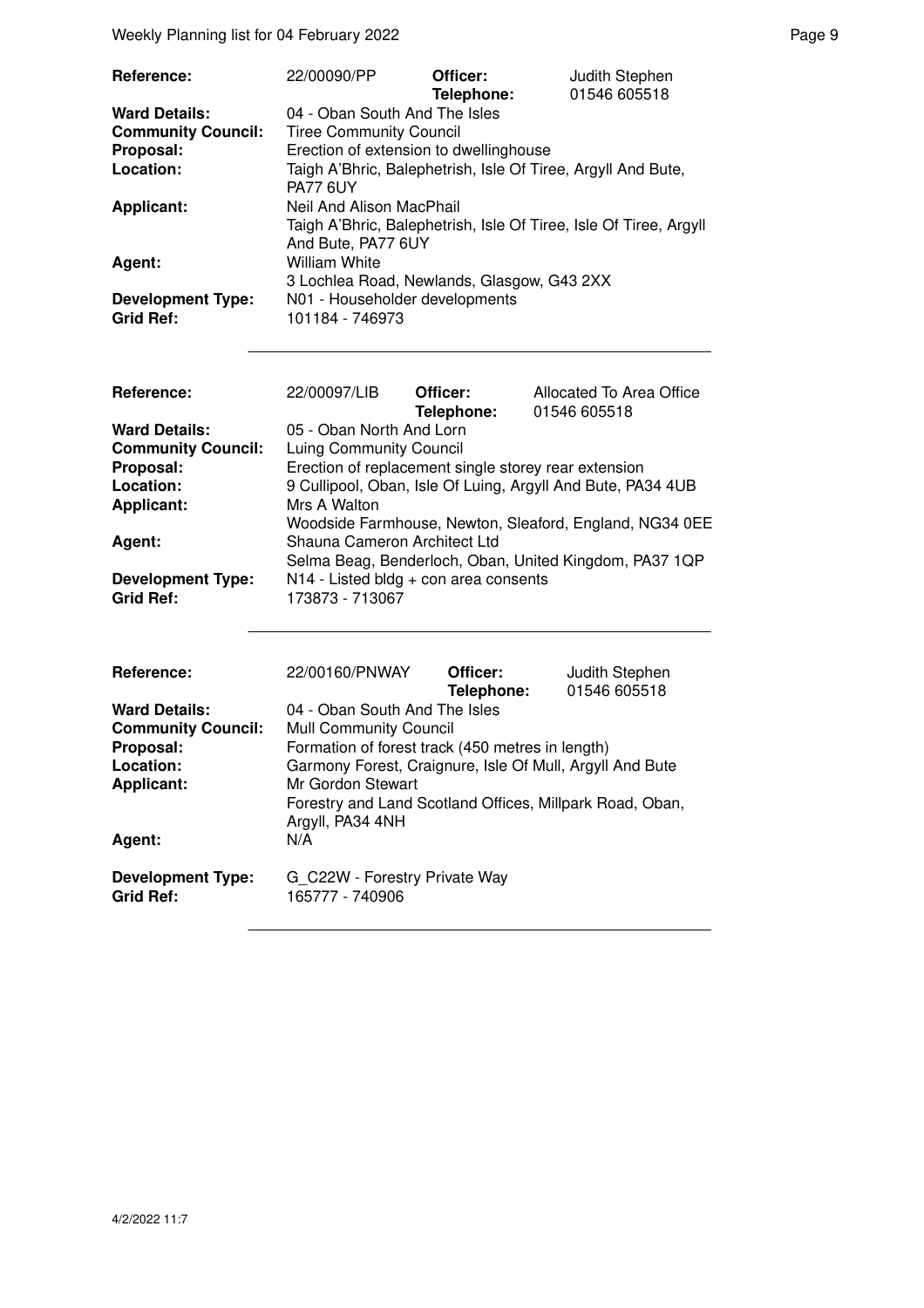## **Mid Argyll, Kintyre and Islay**

| Reference:                             | 21/00827/PPP                                                                            | Officer:<br>Telephone: | Allocated To Area Office<br>01546 605518                       |  |  |
|----------------------------------------|-----------------------------------------------------------------------------------------|------------------------|----------------------------------------------------------------|--|--|
| <b>Ward Details:</b>                   | 02 - Kintyre And The Islands                                                            |                        |                                                                |  |  |
| <b>Community Council:</b>              | <b>Islay Community Council</b>                                                          |                        |                                                                |  |  |
| Proposal:                              | Renewal of planning permission in principle reference                                   |                        |                                                                |  |  |
|                                        | 17/03291/PPP (Site for the erection of dwellinghouse)                                   |                        |                                                                |  |  |
| Location:                              |                                                                                         |                        | Land South Of Tigh-Na-Greine (Plot 1), Port Charlotte, Isle Of |  |  |
|                                        | Islay, Argyll And Bute                                                                  |                        |                                                                |  |  |
| <b>Applicant:</b>                      | Dr Kirsty Campbell                                                                      |                        |                                                                |  |  |
|                                        | Per Agent                                                                               |                        |                                                                |  |  |
| Agent:                                 | Mr Eoghann Campbell                                                                     |                        |                                                                |  |  |
|                                        | 26/4 Windsor Place, Edinburgh, EH15 2AE                                                 |                        |                                                                |  |  |
| <b>Development Type:</b>               | N03B - Housing - Local                                                                  |                        |                                                                |  |  |
| <b>Grid Ref:</b>                       | 125616 - 659065                                                                         |                        |                                                                |  |  |
|                                        |                                                                                         |                        |                                                                |  |  |
| Reference:                             | 21/00828/PPP                                                                            | Officer:               | Allocated To Area Office                                       |  |  |
|                                        |                                                                                         | Telephone:             | 01546 605518                                                   |  |  |
| <b>Ward Details:</b>                   | 02 - Kintyre And The Islands                                                            |                        |                                                                |  |  |
| <b>Community Council:</b>              | <b>Islay Community Council</b>                                                          |                        |                                                                |  |  |
| Proposal:                              | Renewal of planning permission in principle reference                                   |                        |                                                                |  |  |
|                                        | 17/03292/PPP (Site for the erection of dwellinghouse)                                   |                        |                                                                |  |  |
| Location:                              |                                                                                         |                        | Land West Of Tigh-Na-Greine (Plot 2), Port Charlotte, Isle Of  |  |  |
|                                        | Islay, Argyll And Bute                                                                  |                        |                                                                |  |  |
| <b>Applicant:</b>                      | Dr Kirsty Campbell                                                                      |                        |                                                                |  |  |
|                                        | Per Agent                                                                               |                        |                                                                |  |  |
| Agent:                                 | Mr Eoghann Campbell                                                                     |                        |                                                                |  |  |
|                                        | 26/4 Windsor Place, Edinburgh, EH15 3AE                                                 |                        |                                                                |  |  |
| <b>Development Type:</b>               | N03B - Housing - Local                                                                  |                        |                                                                |  |  |
| <b>Grid Ref:</b>                       | 125593 - 659124                                                                         |                        |                                                                |  |  |
|                                        |                                                                                         |                        |                                                                |  |  |
| Reference:                             | 21/00829/PPP                                                                            | Officer:               | Allocated To Area Office                                       |  |  |
| <b>Ward Details:</b>                   | 02 - Kintyre And The Islands                                                            | Telephone:             | 01546 605518                                                   |  |  |
|                                        |                                                                                         |                        |                                                                |  |  |
| <b>Community Council:</b><br>Proposal: | <b>Islay Community Council</b><br>Renewal of planning permission in principle reference |                        |                                                                |  |  |
|                                        | 17/03293/PPP (Site for the erection of dwellinghouse)                                   |                        |                                                                |  |  |
| Location:                              |                                                                                         |                        | Land South Of Tigh-Na-Greine (Plot 3), Port Charlotte, Isle Of |  |  |
|                                        | Islay, Argyll And Bute                                                                  |                        |                                                                |  |  |
| <b>Applicant:</b>                      | Dr Kirsty Campbell                                                                      |                        |                                                                |  |  |
|                                        | Per Agent                                                                               |                        |                                                                |  |  |
| Agent:                                 | Mr Eoghann Campbell                                                                     |                        |                                                                |  |  |
|                                        | 26/4 Windsor Place, Edinburgh, EH15 2AE                                                 |                        |                                                                |  |  |
| <b>Development Type:</b>               | N03B - Housing - Local                                                                  |                        |                                                                |  |  |
| <b>Grid Ref:</b>                       | 125542 - 659156                                                                         |                        |                                                                |  |  |
|                                        |                                                                                         |                        |                                                                |  |  |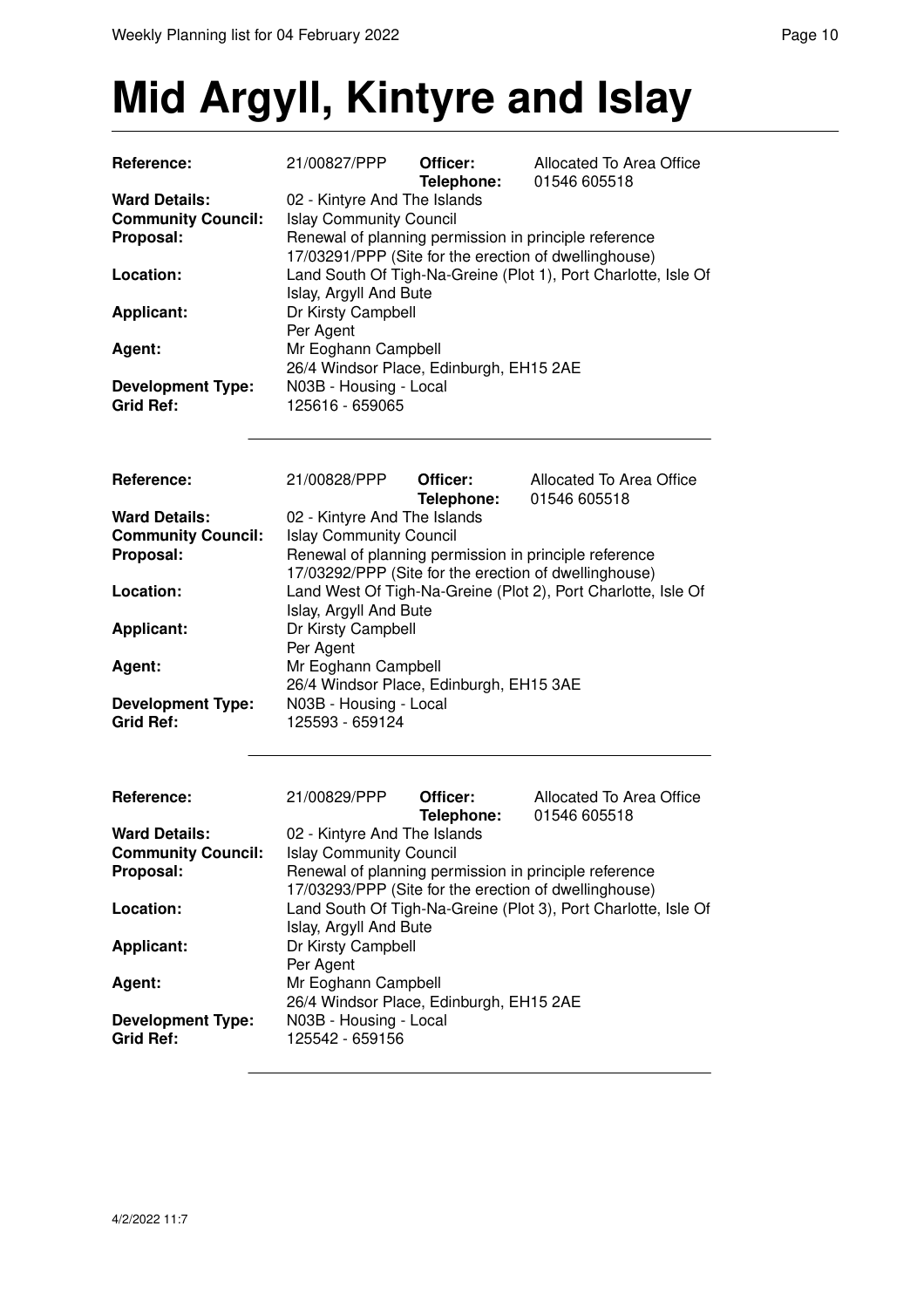Weekly Planning list for 04 February 2022 **Page 11** Assembly Page 11

| Reference:<br><b>Ward Details:</b><br><b>Community Council:</b><br>Proposal:<br>Location:<br><b>Applicant:</b><br>Agent:<br><b>Development Type:</b><br><b>Grid Ref:</b> | 21/02355/PP<br>01 - South Kintyre<br><b>Campbeltown Community Council</b><br>reception/shop and first floor office accommodation<br>Campbeltown Whisky Company Ltd<br>N/A<br>N10B - Other developments - Local<br>172089 - 620277                                                                                                   | Officer:<br>Telephone: | <b>Fleur Rothwell</b><br>01546 605518<br>Change of use from offices to sui genesis whisky tasting room,<br>51 Kirk Street, Campbeltown, Argyll And Bute, PA28 6BW<br>51 Kirk Street, Campbeltown, Argyll And Bute, PA28 6BW        |
|--------------------------------------------------------------------------------------------------------------------------------------------------------------------------|-------------------------------------------------------------------------------------------------------------------------------------------------------------------------------------------------------------------------------------------------------------------------------------------------------------------------------------|------------------------|------------------------------------------------------------------------------------------------------------------------------------------------------------------------------------------------------------------------------------|
| Reference:<br><b>Ward Details:</b><br><b>Community Council:</b><br>Proposal:<br>Location:<br><b>Applicant:</b><br>Agent:<br><b>Development Type:</b><br><b>Grid Ref:</b> | 21/02423/LIB<br>03 - Mid Argyll<br><b>Furnace Community Council</b><br>House and Pig Shed)<br>Inveraray, Argyll And Bute, PA32 8WD<br>Auchindrain Trust<br>Furnace, By Inveraray, Argyll And Bute, PA32 8WD<br>Niall MacCallum<br>136 Churchill Drive, Glasgow, G11 7HA<br>N14 - Listed bldg + con area consents<br>202952 - 703087 | Officer:<br>Telephone: | Allocated To Area Office<br>01546 605518<br>Reinstatement of 3 wooden structures (MacCallum's Barn, Milk<br>Urras Achadh An Droighinn/The Auchindrain Trust, Furnace,                                                              |
| Reference:<br><b>Ward Details:</b><br><b>Community Council:</b><br>Proposal:<br>Location:<br><b>Applicant:</b><br>Agent:<br><b>Development Type:</b><br><b>Grid Ref:</b> | 21/02438/PP<br>03 - Mid Argyll<br><b>Furnace Community Council</b><br>House and Pig Shed)<br>Inveraray, Argyll And Bute, PA32 8WD<br>The Auchindrain Trust<br>Inveraray, Argyll And Bute, PA32 8WD<br>Niall MacCallum<br>136 Churchill Drive, Glasgow, G11 7HA<br>N10B - Other developments - Local<br>202952 - 703087              | Officer:<br>Telephone: | Allocated To Area Office<br>01546 605518<br>Reinstatement of 3 wooden structures (MacCallum's Barn, Milk<br>Urras Achadh An Droighinn/The Auchindrain Trust, Furnace,<br>Urras Achadh An Droighinn/The Auchindrain Trust, Furnace, |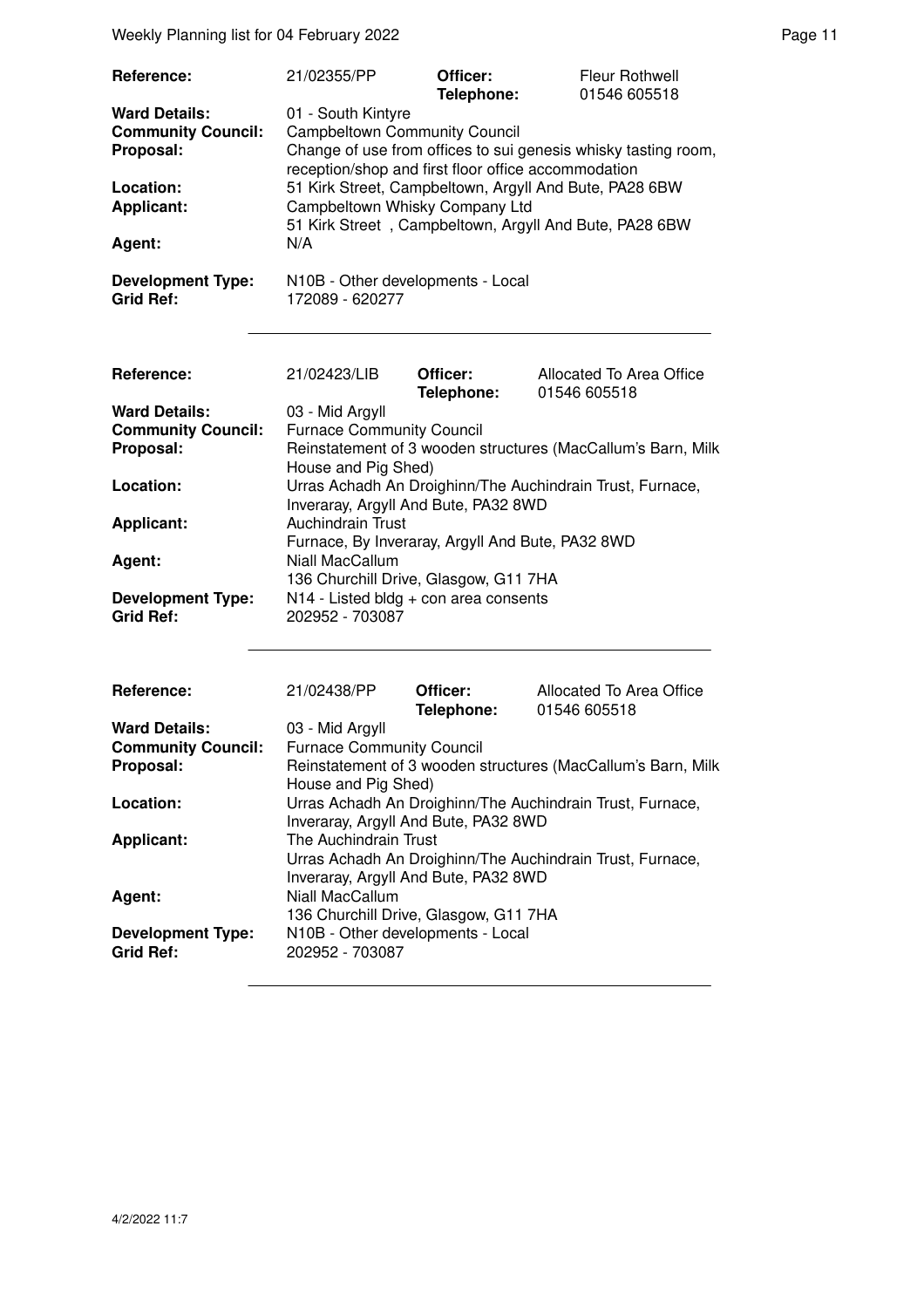Weekly Planning list for 04 February 2022 **Page 12** Page 12

| Reference:<br><b>Ward Details:</b><br><b>Community Council:</b><br>Proposal:<br>Location:<br><b>Applicant:</b><br>Agent:<br><b>Development Type:</b><br><b>Grid Ref:</b> | 21/02467/PP<br>02 - Kintyre And The Islands<br>Jura Community Council<br>a period of up to 5 years and installation of septic tank<br>Croft No 7 Keils, Craighouse, Isle Of Jura, Argyll And Bute<br>Mr Martin Mccallum<br>7XS<br>N/A<br>N10B - Other developments - Local<br>152639 - 668368 | Officer:<br>Telephone: | Derek Wilson<br>01546 605518<br>Use of land for the temporary siting of a residential caravan for<br>The Old Mill, Craighouse, Isle Of Jura, Argyll And Bute, PA60 |
|--------------------------------------------------------------------------------------------------------------------------------------------------------------------------|-----------------------------------------------------------------------------------------------------------------------------------------------------------------------------------------------------------------------------------------------------------------------------------------------|------------------------|--------------------------------------------------------------------------------------------------------------------------------------------------------------------|
| Reference:                                                                                                                                                               | 21/02531/PP                                                                                                                                                                                                                                                                                   | Officer:               | Derek Wilson                                                                                                                                                       |
| <b>Ward Details:</b>                                                                                                                                                     | 02 - Kintyre And The Islands                                                                                                                                                                                                                                                                  | Telephone:             | 01546 605518                                                                                                                                                       |
| <b>Community Council:</b><br>Proposal:                                                                                                                                   | Jura Community Council                                                                                                                                                                                                                                                                        |                        |                                                                                                                                                                    |
|                                                                                                                                                                          | Removal of roof and section of wall to existing agricultural out-<br>buildings. Erection of dwellinghouse, with adjoining one bed-<br>room guest annexe and 2 one bedroom holiday let cabins and<br>installation of two septic tanks                                                          |                        |                                                                                                                                                                    |
| Location:                                                                                                                                                                | Kinuachdrachd, Ardlussa, Isle Of Jura, Argyll And Bute, PA60<br>7XW                                                                                                                                                                                                                           |                        |                                                                                                                                                                    |
| <b>Applicant:</b>                                                                                                                                                        | Mr Robert and Mrs Sofie Fletcher<br>The Crofthouse, Knockrome, Craighouse, Isle Of Jura, Argyll<br>And Bute, PA60 7XZ                                                                                                                                                                         |                        |                                                                                                                                                                    |
| Agent:                                                                                                                                                                   | Mary Arnold-Forster Architects<br>Ploughman's Cottage, Fungarth, Dunkeld, PH8 0ES                                                                                                                                                                                                             |                        |                                                                                                                                                                    |
| <b>Development Type:</b><br><b>Grid Ref:</b>                                                                                                                             | N03B - Housing - Local<br>170447 - 698726                                                                                                                                                                                                                                                     |                        |                                                                                                                                                                    |
| Reference:                                                                                                                                                               | 21/02535/PP                                                                                                                                                                                                                                                                                   | Officer:<br>Telephone: | Allocated To Area Office<br>01546 605518                                                                                                                           |
| <b>Ward Details:</b>                                                                                                                                                     | 02 - Kintyre And The Islands                                                                                                                                                                                                                                                                  |                        |                                                                                                                                                                    |
| <b>Community Council:</b><br>Proposal:                                                                                                                                   | <b>Islay Community Council</b><br>Erection of dwellinghouse and garage. Installation of septic                                                                                                                                                                                                |                        |                                                                                                                                                                    |
| Location:                                                                                                                                                                |                                                                                                                                                                                                                                                                                               |                        | tank and ground mounted solar panels and formation of access<br>Land North East Of Coillabus, The Oa, Isle Of Islay, Argyll And                                    |
|                                                                                                                                                                          | <b>Bute</b>                                                                                                                                                                                                                                                                                   |                        |                                                                                                                                                                    |
| <b>Applicant:</b>                                                                                                                                                        | Mr And Mrs John And Catherine Dobson<br>14 Bowfiled Road, West Kilbride, KA23 9JY                                                                                                                                                                                                             |                        |                                                                                                                                                                    |
| Agent:                                                                                                                                                                   | Cooper Architects Ltd<br>51 Main Street, West Kilbride, KA23 9AW                                                                                                                                                                                                                              |                        |                                                                                                                                                                    |
| <b>Development Type:</b><br><b>Grid Ref:</b>                                                                                                                             | N03B - Housing - Local<br>131680 - 644047                                                                                                                                                                                                                                                     |                        |                                                                                                                                                                    |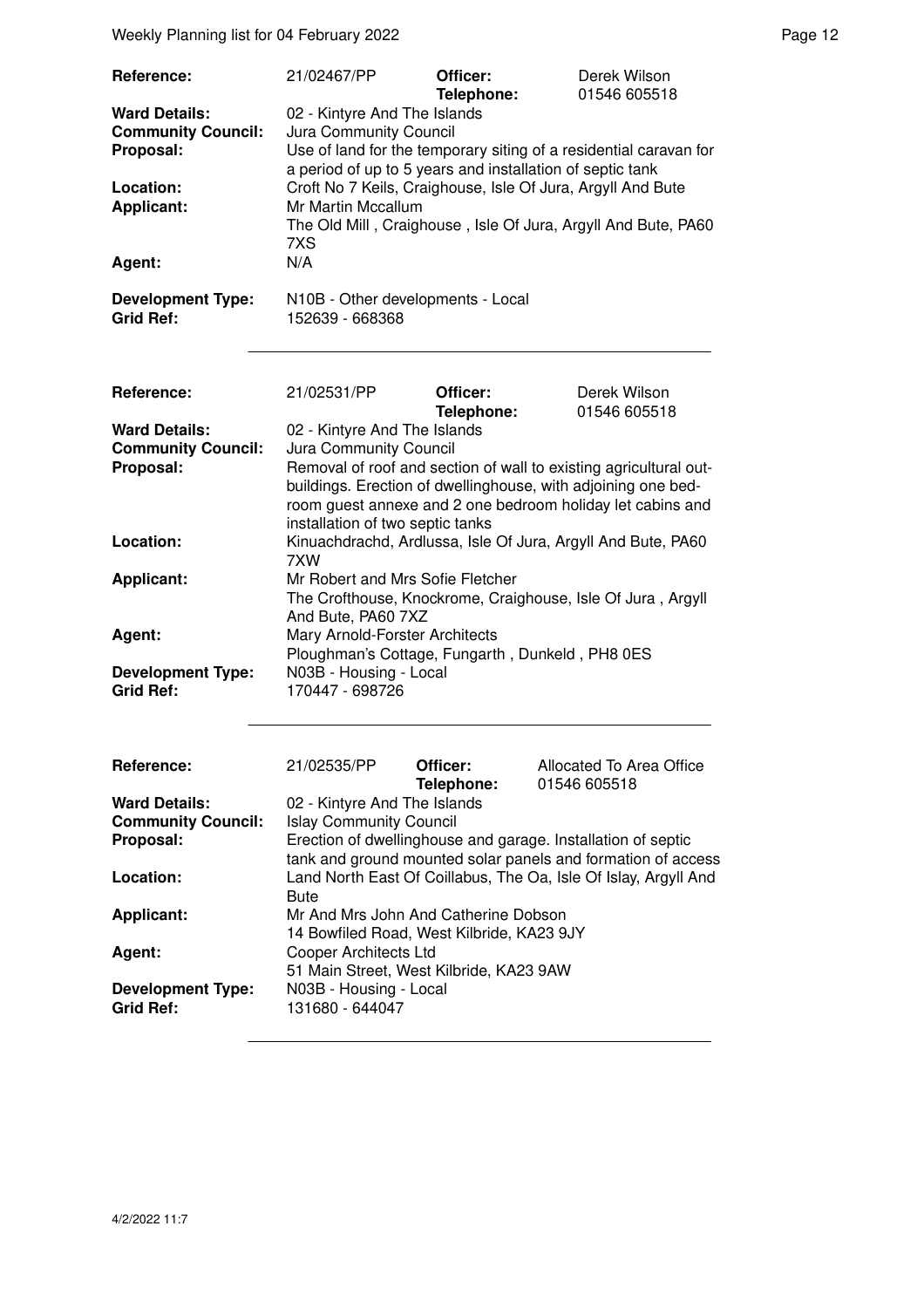Weekly Planning list for 04 February 2022 **Page 13** Page 13

| <b>Reference:</b>         | 21/02595/PP                                                 | Officer:<br>Telephone: | Fleur Rothwell<br>01546 605518 |
|---------------------------|-------------------------------------------------------------|------------------------|--------------------------------|
| <b>Ward Details:</b>      | 02 - Kintyre And The Islands                                |                        |                                |
| <b>Community Council:</b> | <b>Gigha Community Council</b>                              |                        |                                |
| Proposal:                 | Installation of roof mounted solar panels                   |                        |                                |
| Location:                 | Gigha Activity Centre, Ardminish, Isle Of Gigha, Argyll And |                        |                                |
|                           | Bute, PA41 7AA                                              |                        |                                |
| <b>Applicant:</b>         | The Isle Of Gigha Heritage Trust                            |                        |                                |
|                           | Craft Centre, Ardminish, Isle of Gigha, UK, PA41 7AA        |                        |                                |
| Agent:                    | Collective Architecture                                     |                        |                                |
|                           | Albert Chambers, 13 Bath Street, Glasgow, UK, G2 1HY        |                        |                                |
| <b>Development Type:</b>  | N10B - Other developments - Local                           |                        |                                |
| <b>Grid Ref:</b>          | 165320 - 649095                                             |                        |                                |

| Reference:                                   | 21/02652/LIB                                                                                          | Officer:<br>Telephone: | <b>Fleur Rothwell</b><br>01546 605518 |
|----------------------------------------------|-------------------------------------------------------------------------------------------------------|------------------------|---------------------------------------|
| <b>Ward Details:</b>                         | 01 - South Kintyre                                                                                    |                        |                                       |
| <b>Community Council:</b>                    | <b>Campbeltown Community Council</b>                                                                  |                        |                                       |
| Proposal:                                    | Installation of electric vehicle charging point                                                       |                        |                                       |
| Location:                                    | Sheriff Court House, Castlehill, Campbeltown, Argyll And Bute,<br><b>PA28 6AN</b>                     |                        |                                       |
| <b>Applicant:</b>                            | <b>Scottish Courts And Tribunals Service</b><br>Saughton House, Broomhouse Drive, Edinburgh, EH11 3XD |                        |                                       |
| Agent:                                       | Michael Laurie Architects Ltd<br>70 Priestfield Road, Edinburgh, EH16 5JB                             |                        |                                       |
| <b>Development Type:</b><br><b>Grid Ref:</b> | $N14$ - Listed bldg + con area consents<br>171820 - 620242                                            |                        |                                       |

| Reference:                | 21/02707/PP                                                       | Officer:<br>Telephone: | Derek Wilson<br>01546 605518 |  |
|---------------------------|-------------------------------------------------------------------|------------------------|------------------------------|--|
| <b>Ward Details:</b>      | 02 - Kintyre And The Islands                                      |                        |                              |  |
| <b>Community Council:</b> | Jura Community Council                                            |                        |                              |  |
| Proposal:                 | Erection of workshop and deer larder, installation of sewage      |                        |                              |  |
|                           | treatment plant and formation of vehicular access                 |                        |                              |  |
| Location:                 | Land South Of Feolin Ferryhouse, Craighouse, Isle Of Jura,        |                        |                              |  |
|                           | Argyll And Bute                                                   |                        |                              |  |
| <b>Applicant:</b>         | Mr John Lithgow                                                   |                        |                              |  |
|                           | Feolin Ferry Cottage, Jura, UK, PA60 7XG<br>John Peace Associates |                        |                              |  |
| Agent:                    |                                                                   |                        |                              |  |
|                           | 83 Argyll Street, Lochgilphead, UK, PA31 8NE                      |                        |                              |  |
| <b>Development Type:</b>  | N10B - Other developments - Local                                 |                        |                              |  |
| <b>Grid Ref:</b>          | 144071 - 669058                                                   |                        |                              |  |
|                           |                                                                   |                        |                              |  |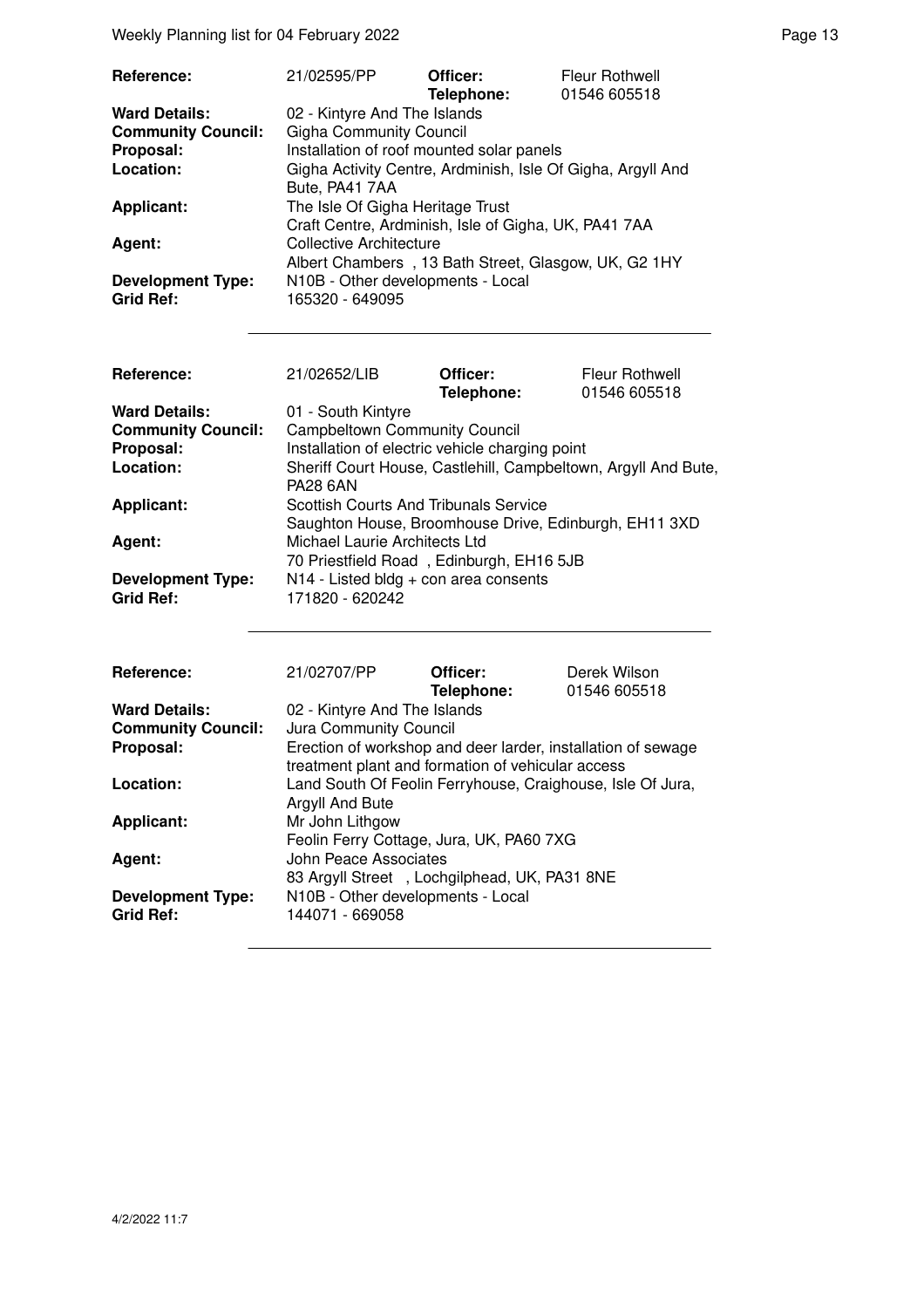Weekly Planning list for 04 February 2022 **Page 14** Page 14

| Reference:                                                     | 21/02708/PP                                                                                                                                                                  | Officer:<br>Telephone: | Derek Wilson<br>01546 605518 |
|----------------------------------------------------------------|------------------------------------------------------------------------------------------------------------------------------------------------------------------------------|------------------------|------------------------------|
| <b>Ward Details:</b><br><b>Community Council:</b><br>Proposal: | 02 - Kintyre And The Islands<br>Jura Community Council<br>Erection of 2 dwellinghouses, installation of private sewage<br>treatment system and formation of vehicular access |                        |                              |
| Location:                                                      | Land South Of Feolin Ferryhouse, Craighouse, Isle Of Jura,<br>Argyll And Bute                                                                                                |                        |                              |
| <b>Applicant:</b>                                              | Mr John Lithgow<br>Feolin Ferry Cottage, Feolin, Jura, Isle Of Jura, UK, PA60 7XG                                                                                            |                        |                              |
| Agent:                                                         | John Peace Associates<br>83 Argyll Street, Lochgilphead, UK, PA31 8NE                                                                                                        |                        |                              |
| <b>Development Type:</b><br><b>Grid Ref:</b>                   | N03B - Housing - Local<br>144048 - 669085                                                                                                                                    |                        |                              |

| Reference:                                                     | 22/00082/PP                                                                                                                                                                                                   | Officer:<br>Telephone: | Derek Wilson<br>01546 605518 |
|----------------------------------------------------------------|---------------------------------------------------------------------------------------------------------------------------------------------------------------------------------------------------------------|------------------------|------------------------------|
| <b>Ward Details:</b><br><b>Community Council:</b><br>Proposal: | 03 - Mid Argyll<br><b>Inveraray Community Council</b><br>Remove 6 single glazed timber sash and case windows and<br>replace with 6 double glazed timber sash and case windows of<br>the same style and finish |                        |                              |
| Location:                                                      | 7 Relief Land, Main Street South, Inveraray, Argyll And Bute,<br><b>PA32 8UA</b>                                                                                                                              |                        |                              |
| <b>Applicant:</b>                                              | Mrs Agnieszka Mizia<br>7 Relief Land, Inverarary, Scotland, PA32 8UA                                                                                                                                          |                        |                              |
| Agent:                                                         | Porcupine Design Studios Ltd<br>26 Muirpark Way, Drymen, Scotland, G63 0DX                                                                                                                                    |                        |                              |
| <b>Development Type:</b><br><b>Grid Ref:</b>                   | N01 - Householder developments<br>209581 - 708378                                                                                                                                                             |                        |                              |

| <b>Reference:</b>                            | 22/00129/TPO                                                      | Officer:<br>Telephone: | Allocated To Area Office<br>01546 605518                  |
|----------------------------------------------|-------------------------------------------------------------------|------------------------|-----------------------------------------------------------|
| <b>Ward Details:</b>                         | 03 - Mid Argyll                                                   |                        |                                                           |
| <b>Community Council:</b>                    | <b>Inveraray Community Council</b>                                |                        |                                                           |
| Proposal:                                    | Proposed felling of 17 various trees                              |                        |                                                           |
| Location:                                    | 15 And 16 Chalmers Court, Inveraray, Argyll And Bute, PA32<br>8UB |                        |                                                           |
| <b>Applicant:</b>                            | Argyll Community Housing Association<br>Bute, PA31 8JL            |                        | Dalriada House, Lochnell Street, Lochgilphead, Argyll And |
| Agent:                                       | N/A                                                               |                        |                                                           |
| <b>Development Type:</b><br><b>Grid Ref:</b> | N0 - not required for statutory returns<br>209513 - 708488        |                        |                                                           |